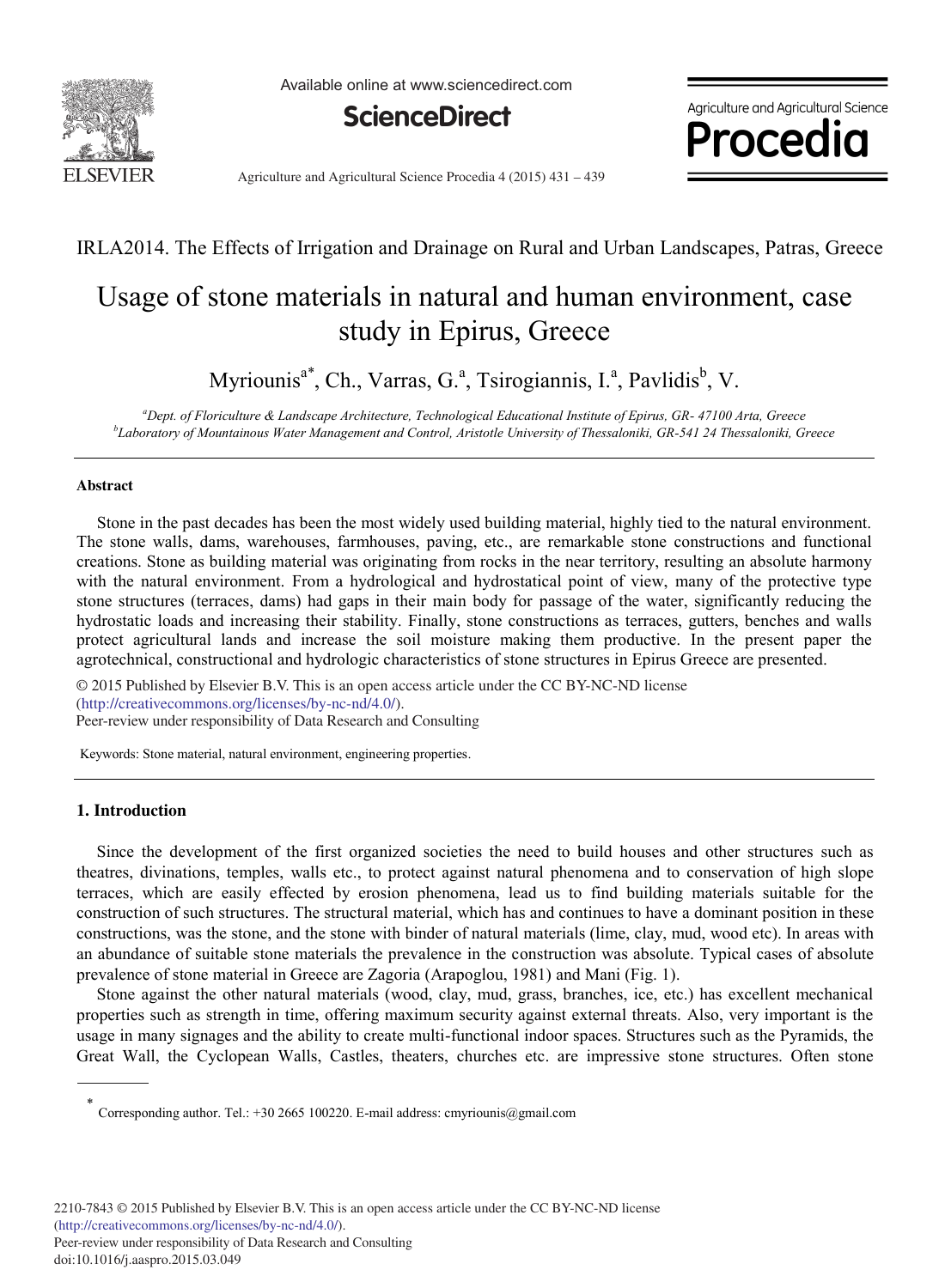construction, in order to avoid extreme weather conditions, acquire special architectural form using natural cut stone in very large pieces ( $> 2,00$ m). Typical such cases are the Mitata of Crete which are circular buildings for the residence of the shepherds in the mountainous regions of Psiloreitis (Fig. 2).



Fig 1. (a) View of Sirako in Tzoumerka, Greece; (a). View of Mani, Greece



Fig 2. View of Mitato in Crete; (a). External view; (b). Internal view

Stone was used in the construction of benches and terraces of the ancient Greeks (Gkanatsios et. al., 2012). Terraces were stone walls for prevailing erosion in areas with high slopes. In Aegean islands and in mountainous Greece retention of land and soil moisture was a matter of survival (Vernicos et al., 2002). The maintenance of life and culture in these regions were closely linked to the construction of protective stone walls (Zahariades, 2004). Although terraces aimed at soil protection and increase of humidity they also created impressive aesthetic modules perfectly harmonised with its surroundings, making them essential cultural elements in the construction areas. The harmony of the local stone material with green crops and soil colors created spectacular formations. The use of stone as a building material covering other equally important human needs, such as building bridges and dams and paving of trails and roads(Koronaios and Sargentis, 2005). Before the discovery of all concrete bridges, dams and roads constructed using natural stone with or without binder. The beautiful stone arch bridges of our country and stone made dams (Fig. 3), etc., were and are excellent structures in the natural environment giving a new aesthetic view, which is not contrary to the natural landscape but adds a charming touch (Figure 4). For this reason, the beautiful stone arch bridges of our country apart from basic nodes and channels of trade, transport and communication of peoples and cultures, were an exquisite elements of our cultural heritage.